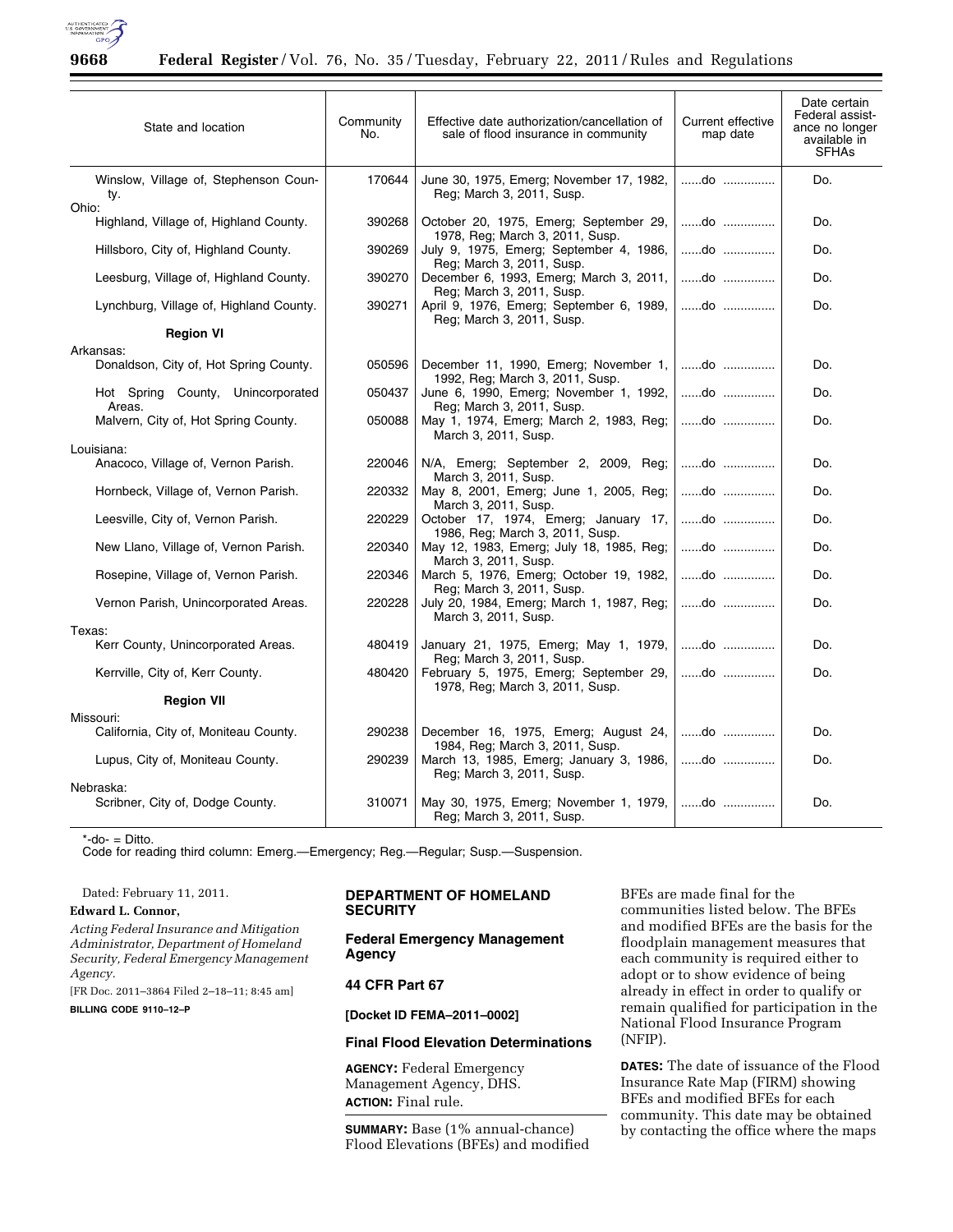are available for inspection as indicated in the table below.

**ADDRESSES:** The final BFEs for each community are available for inspection at the office of the Chief Executive Officer of each community. The respective addresses are listed in the table below.

# **FOR FURTHER INFORMATION CONTACT:** Luis

Rodriguez, Chief, Engineering Management Branch, Federal Insurance and Mitigation Administration, Federal Emergency Management Agency, 500 C Street, SW., Washington, DC 20472, (202) 646–4064, or (e-mail) *[luis.rodriguez1@dhs.gov.](mailto:luis.rodriguez1@dhs.gov)* 

# **SUPPLEMENTARY INFORMATION:** The Federal Emergency Management Agency (FEMA) makes the final determinations listed below for the modified BFEs for each community listed. These modified elevations have been published in newspapers of local circulation and ninety (90) days have elapsed since that

publication. The Deputy Federal Insurance and Mitigation Administrator has resolved any appeals resulting from this notification.

This final rule is issued in accordance with section 110 of the Flood Disaster

Protection Act of 1973, 42 U.S.C. 4104, and 44 CFR part 67. FEMA has developed criteria for floodplain management in floodprone areas in accordance with 44 CFR part 60.

Interested lessees and owners of real property are encouraged to review the proof Flood Insurance Study and FIRM available at the address cited below for each community. The BFEs and modified BFEs are made final in the communities listed below. Elevations at selected locations in each community are shown.

*National Environmental Policy Act.*  This final rule is categorically excluded from the requirements of 44 CFR part 10, Environmental Consideration. An environmental impact assessment has not been prepared.

*Regulatory Flexibility Act.* As flood elevation determinations are not within the scope of the Regulatory Flexibility Act, 5 U.S.C. 601–612, a regulatory flexibility analysis is not required.

*Regulatory Classification.* This final rule is not a significant regulatory action under the criteria of section 3(f) of Executive Order 12866 of September 30, 1993, Regulatory Planning and Review, 58 FR 51735.

*Executive Order 13132, Federalism.*  This final rule involves no policies that have federalism implications under Executive Order 13132.

*Executive Order 12988, Civil Justice Reform.* This final rule meets the applicable standards of Executive Order 12988.

## **List of Subjects in 44 CFR Part 67**

Administrative practice and procedure, Flood insurance, Reporting and recordkeeping requirements.

Accordingly, 44 CFR part 67 is amended as follows:

## **PART 67—[AMENDED]**

■ 1. The authority citation for part 67 continues to read as follows:

**Authority:** 42 U.S.C. 4001 *et seq.;*  Reorganization Plan No. 3 of 1978, 3 CFR, 1978 Comp., p. 329; E.O. 12127, 44 FR 19367, 3 CFR, 1979 Comp., p. 376.

#### **§ 67.11 [Amended]**

■ 2. The tables published under the authority of § 67.11 are amended as follows:

| + Elevation in feet<br>(NAVD)<br>Communities affected<br># Depth in feet<br>above ground<br>$\land$ Elevation in me-<br>ters (MSL)<br>Modified |
|------------------------------------------------------------------------------------------------------------------------------------------------|
|                                                                                                                                                |

#### **Logan County, Arkansas, and Incorporated Areas Docket No.: FEMA–B–1091**

| Arkansas River                 |                                                                                                               | $+351$ | Town of Morrison Bluff.                  |
|--------------------------------|---------------------------------------------------------------------------------------------------------------|--------|------------------------------------------|
| Booneville Creek               | Approximately 0.75 mile upstream of the confluence with<br>the Petit Jean River.                              | $+443$ | City of Booneville.                      |
| Booneville Creek Tributary No. | Just upstream of the Logan County southeast boundary                                                          | +446   | City of Booneville.                      |
| Cane Creek                     | Flooding effects near 5th Street and Tributary of Cane<br>Creek.                                              | $+352$ | Town of Scranton.                        |
|                                | Flooding effects just southeast of 5th and Cherry Streets,<br>near the Town of Scranton's southeast boundary. | $+355$ |                                          |
| Petit Jean River               | Just upstream of the Logan County southeast boundary                                                          | +443   | City of Booneville.                      |
| Short Mountain Creek Tributary | Just upstream of the confluence with Short Mountain<br>Creek.                                                 | +375   | Unincorporated Areas of<br>Logan County. |
|                                |                                                                                                               | $+425$ |                                          |
|                                | Approximately 1,800 feet upstream of Cherry Street                                                            | $+432$ |                                          |

**ADDRESSES** 

\* National Geodetic Vertical Datum.

+ North American Vertical Datum.

# Depth in feet above ground.

∧ Mean Sea Level, rounded to the nearest 0.1 meter.

## **City of Booneville**

Maps are available for inspection at 497 East Main Street, Suite A, Booneville, AR 72927.

#### **Town of Morrison Bluff**

Maps are available for inspection at 22189 North State Highway 109, Scranton, AR 72863.

#### **Town of Scranton**

Maps are available for inspection at 203 Park Avenue, Scranton, AR 72863.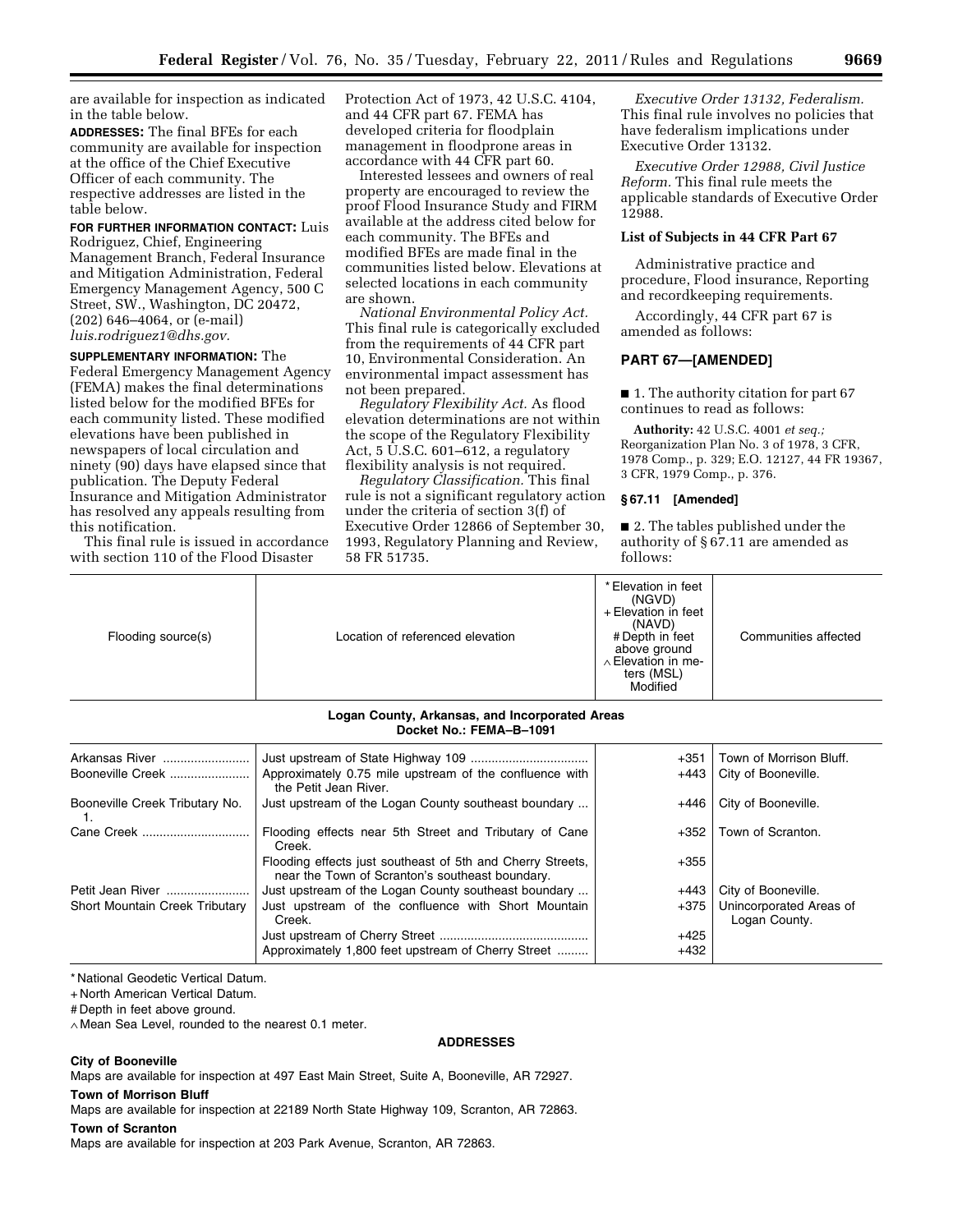| Flooding source(s)                                                                                                                                                    | Location of referenced elevation                                                                                                                                                                                                                                                               | * Elevation in feet<br>(NGVD)<br>+ Elevation in feet<br>(NAVD)<br># Depth in feet<br>above ground<br>$\land$ Elevation in me-<br>ters (MSL)<br>Modified | Communities affected                                          |
|-----------------------------------------------------------------------------------------------------------------------------------------------------------------------|------------------------------------------------------------------------------------------------------------------------------------------------------------------------------------------------------------------------------------------------------------------------------------------------|---------------------------------------------------------------------------------------------------------------------------------------------------------|---------------------------------------------------------------|
|                                                                                                                                                                       | Unincorporated Areas of Logan County:<br>Maps are available for inspection at the OEM Training Center, 205 East Maple Street, Paris, AR 72855.                                                                                                                                                 |                                                                                                                                                         |                                                               |
|                                                                                                                                                                       | Mendocino County, California, and Incorporated Areas<br>Docket No.: FEMA-B-1089                                                                                                                                                                                                                |                                                                                                                                                         |                                                               |
| Ackerman Creek                                                                                                                                                        |                                                                                                                                                                                                                                                                                                | $+626$                                                                                                                                                  | Pinoleville Indian Reserva-<br>tion, Unincorporated Areas     |
|                                                                                                                                                                       | Approximately 0.7 mile upstream of U.S. Route 101<br>southbound lanes.                                                                                                                                                                                                                         | $+643$                                                                                                                                                  | of Mendocino County.                                          |
| # Depth in feet above ground.<br>$\land$ Mean Sea Level, rounded to the nearest 0.1 meter.<br><b>Pinoleville Indian Reservation</b>                                   | <b>ADDRESSES</b><br>Maps are available for inspection at 500 Pinoleville Drive, Suite B, Ukiah, CA 95482.<br><b>Unincorporated Areas of Mendocino County</b><br>Maps are available for inspection at 890 North Bush Street, Ukiah, CA 95482.<br>Adams County, Illinois, and Incorporated Areas |                                                                                                                                                         |                                                               |
|                                                                                                                                                                       | Docket No.: FEMA-B-1104                                                                                                                                                                                                                                                                        |                                                                                                                                                         |                                                               |
| Cedar Creek                                                                                                                                                           | Approximately 1,000 feet downstream of U.S. Route 24                                                                                                                                                                                                                                           | $+487$<br>$+487$                                                                                                                                        | City of Quincy, Unincor-<br>porated Areas of Adams<br>County. |
| Curtis Creek                                                                                                                                                          |                                                                                                                                                                                                                                                                                                | $+486$                                                                                                                                                  | Unincorporated Areas of<br>Adams County.                      |
|                                                                                                                                                                       | Approximately 150 feet upstream of State Route 57<br>At the confluence with the Mississippi River                                                                                                                                                                                              | $+486$<br>$+481$                                                                                                                                        | Unincorporated Areas of<br>Adams County.                      |
| Mississippi River                                                                                                                                                     | Approximately 1,850 feet upstream of State Route 57<br>Approximately 2.9 miles upstream of U.S. Route 36 (River<br>Mile 312.4).                                                                                                                                                                | $+481$<br>$+479$                                                                                                                                        | City of Quincy, Unincor-<br>porated Areas of Adams<br>County. |
|                                                                                                                                                                       | Approximately 4.1 miles upstream of Lock and Dam No.<br>20 (River Mile 347.4).                                                                                                                                                                                                                 | $+494$                                                                                                                                                  |                                                               |
| * National Geodetic Vertical Datum.<br>+ North American Vertical Datum.<br># Depth in feet above ground.<br>$\land$ Mean Sea Level, rounded to the nearest 0.1 meter. | <b>ADDRESSES</b>                                                                                                                                                                                                                                                                               |                                                                                                                                                         |                                                               |

# **City of Quincy**

Maps are available for inspection at City Hall, 730 Maine Street, Quincy, IL 62301.

# **Unincorporated Areas of Adams County**

Maps are available for inspection at the Adams County Highway Department, 101 North 54th Street, Quincy, IL 62305.

#### **Crawford County, Illinois, and Incorporated** Areas **Docket No.: FEMA–B–1089**

|                      | At 1800th Avenue                                                        | +452         | Unincorporated Areas of<br>Crawford County.                            |
|----------------------|-------------------------------------------------------------------------|--------------|------------------------------------------------------------------------|
|                      | Approximately 975 feet upstream of North Street                         | $+452$       |                                                                        |
| Mill Creek Tributary | Approximately 800 feet upstream of the confluence with<br>Mill Creek.   | $+458$       | Unincorporated Areas of<br>Crawford County, Village<br>of Hutsonville. |
|                      | Approximately 2,300 feet upstream of the confluence with<br>Mill Creek. | $+479$       |                                                                        |
| Sugar Creek          | Approximately 2,370 feet upstream of County Route 5                     | +442<br>+444 | Village of Palestine.                                                  |

\* National Geodetic Vertical Datum.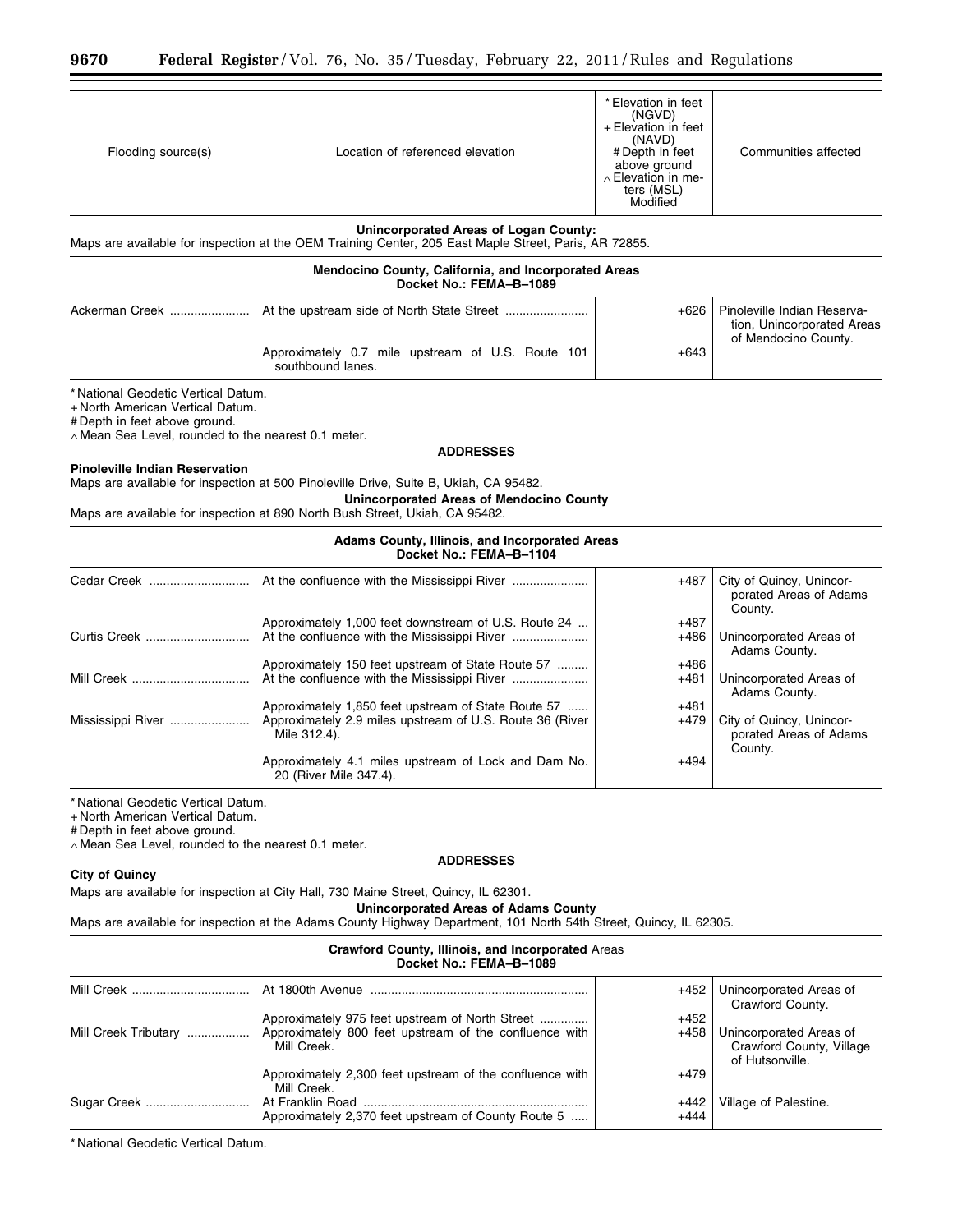| Flooding source(s) | Location of referenced elevation | * Elevation in feet<br>(NGVD)<br>+ Elevation in feet<br>(NAVD)<br># Depth in feet<br>above ground<br>$\land$ Elevation in me-<br>ters (MSL)<br>Modified | Communities affected |
|--------------------|----------------------------------|---------------------------------------------------------------------------------------------------------------------------------------------------------|----------------------|

+ North American Vertical Datum.

# Depth in feet above ground.

∧ Mean Sea Level, rounded to the nearest 0.1 meter.

#### **ADDRESSES Unincorporated Areas of Crawford County**

Maps are available for inspection at the Crawford County Courthouse, 100 Douglas Street, Robinson, IL 62454.

# **Village of Hutsonville**

Maps are available for inspection at the Village Hall, 113 South Main Street, Hutsonville, IL 62433.

# **Village of Palestine**

Maps are available for inspection at the Village Hall, 301 South Main Street, Palestine, IL 62451.

| Henry County, Illinois, and Incorporated Areas<br>Docket No.: FEMA-B-1122 |                                                                                 |  |                                                            |
|---------------------------------------------------------------------------|---------------------------------------------------------------------------------|--|------------------------------------------------------------|
|                                                                           | Geneseo Creek ………………………   Approximately 0.13 mile downstream of Elk Street ………… |  | +615   City of Geneseo, Unincor-<br>porated Areas of Henry |

|                   |                                                                           |              | <b>TOTS</b>   ORY OF GENESED, OHINGUP<br>porated Areas of Henry<br>County. |
|-------------------|---------------------------------------------------------------------------|--------------|----------------------------------------------------------------------------|
|                   |                                                                           | $+642$       |                                                                            |
| <b>Rock River</b> | Approximately 0.75 mile downstream of Hurd Road (in<br>Whiteside County). | +584         | Unincorporated Areas of<br>Henry County.                                   |
|                   | Approximately 2.5 miles upstream of Hurd Road (in<br>Whiteside County).   | $+585$       |                                                                            |
| <b>Rock River</b> |                                                                           | +577<br>+578 | Village of Cleveland.                                                      |

\* National Geodetic Vertical Datum.

+ North American Vertical Datum.

# Depth in feet above ground.

∧ Mean Sea Level, rounded to the nearest 0.1 meter.

## **ADDRESSES**

Maps are available for inspection at City Hall, 101 South State Street, Geneseo, IL 61254.

#### **Unincorporated Areas of Henry County**

Maps are available for inspection at the Henry County Courthouse, 307 West Center Street, Cambridge, IL 61238.

## **Village of Cleveland**

**City of Geneseo** 

Maps are available for inspection at the Village Hall, 408 Jackson Street, Cleveland, IL 61241.

#### **Pike County, Illinois, and Incorporated Areas Docket No.: FEMA–B–1115**

| Hardy Creek                 | Approximately 0.67 mile upstream of East Street                                             | $+452$ | Unincorporated Areas of<br>Pike County. |
|-----------------------------|---------------------------------------------------------------------------------------------|--------|-----------------------------------------|
|                             | Approximately 0.74 mile upstream of East Street                                             | $+452$ |                                         |
| Illinois River              | Approximately 1,660 feet downstream of Bee Creek Road<br>(River Mile 38.9).                 | $+441$ | Unincorporated Areas of<br>Pike County. |
|                             | Approximately 0.59 mile downstream of County Route<br>176 North (River Mile 40.2).          | $+441$ |                                         |
|                             | Approximately 1.56 miles upstream of County Route 2400<br>North extended (River Mile 66.6). | $+447$ |                                         |
|                             | Approximately 0.54 mile upstream of IL-104 (River Mile<br>$71.9$ .                          | $+448$ |                                         |
| Kiser Creek Diversion Ditch | Approximately 1,795 feet downstream of IL-96                                                | +478   | Town of New Canton.                     |
|                             |                                                                                             | $+486$ |                                         |
| Mississippi River           | Approximately 0.65 mile downstream of U.S. Route 54<br>(River Mile 282.5).                  | $+463$ | Unincorporated Areas of<br>Pike County. |
|                             | Approximately 700 feet upstream of 1st Avenue extended<br>(River Mile 312).                 | $+479$ |                                         |

\* National Geodetic Vertical Datum.

+ North American Vertical Datum.

# Depth in feet above ground.

∧ Mean Sea Level, rounded to the nearest 0.1 meter.

#### **Town of New Canton**

**ADDRESSES** 

Maps are available for inspection at the Sny Island Drainage District, 490 North Main Street, New Canton, IL 62356.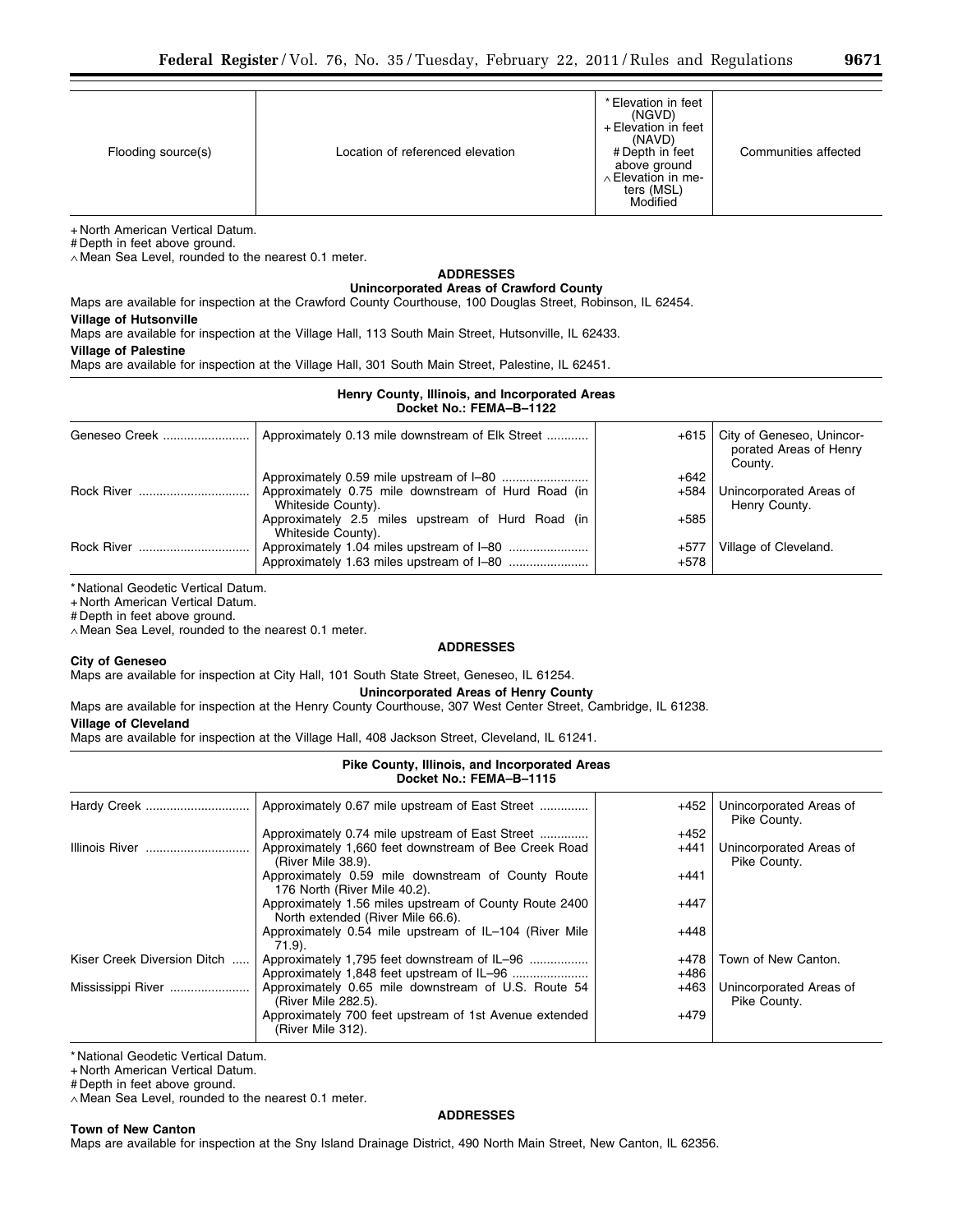| Flooding source(s)                                                                                                                                                                                                                                                                                                                                                                                                                                                                                                                                                                                                                                                                                    | Location of referenced elevation                                                                                                                                                                                                                                                                                                                | * Elevation in feet<br>(NGVD)<br>+ Elevation in feet<br>(NAVD)<br># Depth in feet<br>above ground<br>$\wedge$ Elevation in me-<br>ters (MSL)<br>Modified | Communities affected                                                                                                                       |
|-------------------------------------------------------------------------------------------------------------------------------------------------------------------------------------------------------------------------------------------------------------------------------------------------------------------------------------------------------------------------------------------------------------------------------------------------------------------------------------------------------------------------------------------------------------------------------------------------------------------------------------------------------------------------------------------------------|-------------------------------------------------------------------------------------------------------------------------------------------------------------------------------------------------------------------------------------------------------------------------------------------------------------------------------------------------|----------------------------------------------------------------------------------------------------------------------------------------------------------|--------------------------------------------------------------------------------------------------------------------------------------------|
|                                                                                                                                                                                                                                                                                                                                                                                                                                                                                                                                                                                                                                                                                                       | <b>Unincorporated Areas of Pike County</b><br>Maps are available for inspection at the Pike County Courthouse, 100 East Washington Street, Pittsfield, IL 62363.                                                                                                                                                                                |                                                                                                                                                          |                                                                                                                                            |
|                                                                                                                                                                                                                                                                                                                                                                                                                                                                                                                                                                                                                                                                                                       | Clayton County, Iowa, and Incorporated Areas<br>Docket No.: FEMA-B-1075                                                                                                                                                                                                                                                                         |                                                                                                                                                          |                                                                                                                                            |
| Mississippi River                                                                                                                                                                                                                                                                                                                                                                                                                                                                                                                                                                                                                                                                                     |                                                                                                                                                                                                                                                                                                                                                 | +616                                                                                                                                                     | City of Clayton, City of<br>Guttenberg, City of Mar-<br>quette, City of McGregor,<br>City of North Buena Vista,<br>Unincorporated Areas of |
|                                                                                                                                                                                                                                                                                                                                                                                                                                                                                                                                                                                                                                                                                                       | At the Allamakee County boundary, approximately 2.5<br>miles upstream of the Marquette-Joliet U.S. Route 18<br>Bridge.                                                                                                                                                                                                                          | $+629$                                                                                                                                                   | Clayton County.                                                                                                                            |
| * National Geodetic Vertical Datum.<br>+ North American Vertical Datum.<br>#Depth in feet above ground.                                                                                                                                                                                                                                                                                                                                                                                                                                                                                                                                                                                               |                                                                                                                                                                                                                                                                                                                                                 |                                                                                                                                                          |                                                                                                                                            |
| ∧ Mean Sea Level, rounded to the nearest 0.1 meter.                                                                                                                                                                                                                                                                                                                                                                                                                                                                                                                                                                                                                                                   |                                                                                                                                                                                                                                                                                                                                                 |                                                                                                                                                          |                                                                                                                                            |
| <b>ADDRESSES</b><br>City of Clayton<br>Maps are available for inspection at 302 Main Street, Clayton, IA 52049.<br><b>City of Guttenberg</b><br>Maps are available for inspection at 502 South 1st Street, Guttenberg, IA 52052.<br><b>City of Marquette</b><br>Maps are available for inspection at 88 North Street, Marquette, IA 52158.<br><b>City of McGregor</b><br>Maps are available for inspection at 416 Main Street, McGregor, IA 52157.<br>City of North Buena Vista<br>Maps are available for inspection at 502 Walnut Street, North Buena Vista, IA 52066.<br><b>Unincorporated Areas of Clayton County</b><br>Maps are available for inspection at 100 Sandpit Road, Elkader, IA 52043. |                                                                                                                                                                                                                                                                                                                                                 |                                                                                                                                                          |                                                                                                                                            |
|                                                                                                                                                                                                                                                                                                                                                                                                                                                                                                                                                                                                                                                                                                       | Carter County, Kentucky, and Incorporated Areas<br>Docket No.: FEMA-B-1112                                                                                                                                                                                                                                                                      |                                                                                                                                                          |                                                                                                                                            |
| Barrett Creek (backwater ef-<br>fects from Little Sandy River).<br>Bens Run (backwater effects<br>from Tygarts Creek).<br>Big Sinking Creek (backwater<br>effects from Little Sandy                                                                                                                                                                                                                                                                                                                                                                                                                                                                                                                   | From the confluence with the Little Sandy River to ap-<br>proximately 0.5 mile upstream of Eagle Drive.<br>From the confluence with Tygarts Creek to approximately<br>0.6 mile upstream of the confluence with Tygarts Creek.<br>From the confluence with the Little Sandy River to ap-<br>proximately 0.5 mile upstream of the confluence with | +581<br>+752<br>+610                                                                                                                                     | Unincorporated Areas of<br>Carter County.<br>Unincorporated Areas of<br>Carter County.<br>Unincorporated Areas of<br>Carter County.        |
| River).<br>Davy Run (backwater effects<br>from Little Fork Little Sandy<br>River).                                                                                                                                                                                                                                                                                                                                                                                                                                                                                                                                                                                                                    | the Little Sandy River.<br>From the confluence with the Little Fork Little Sandy River<br>to approximately 0.6 mile upstream of the confluence<br>with the Little Fork Little Sandy River.                                                                                                                                                      | $+613$                                                                                                                                                   | Unincorporated Areas of<br>Carter County.                                                                                                  |
| Dry Branch (backwater effects<br>from Tygarts Creek).                                                                                                                                                                                                                                                                                                                                                                                                                                                                                                                                                                                                                                                 | From the confluence with Tygarts Creek to just down-<br>stream of U.S. Route 60.                                                                                                                                                                                                                                                                | +804                                                                                                                                                     | Unincorporated Areas of<br>Carter County.                                                                                                  |
| Fourmile Creek (backwater ef-<br>fects from Little Sandy River).<br>Huff Run (backwater effects                                                                                                                                                                                                                                                                                                                                                                                                                                                                                                                                                                                                       | From the confluence with the Little Sandy River to ap-<br>proximately 400 feet upstream of Glory Lane.<br>From the confluence with the Little Fork Little Sandy River                                                                                                                                                                           | +604<br>+616                                                                                                                                             | Unincorporated Areas of<br>Carter County.<br>Unincorporated Areas of                                                                       |
| from Little Fork Little Sandy<br>River).                                                                                                                                                                                                                                                                                                                                                                                                                                                                                                                                                                                                                                                              | to approximately 0.7 mile upstream of the confluence<br>with the Little Fork Little Sandy River.                                                                                                                                                                                                                                                |                                                                                                                                                          | Carter County.                                                                                                                             |
| Johns Run (backwater effects<br>from Little Fork Little Sandy<br>River).                                                                                                                                                                                                                                                                                                                                                                                                                                                                                                                                                                                                                              | From the confluence with the Little Fork Little Sandy River<br>to approximately 0.6 mile upstream of the confluence<br>with the Little Fork Little Sandy River.                                                                                                                                                                                 | +623                                                                                                                                                     | Unincorporated Areas of<br>Carter County.                                                                                                  |
| Lost Creek (backwater effects<br>from Dry Fork).                                                                                                                                                                                                                                                                                                                                                                                                                                                                                                                                                                                                                                                      | From the confluence with Dry Fork to approximately 0.5<br>mile downstream of Eddie Dean Road.                                                                                                                                                                                                                                                   | $+632$                                                                                                                                                   | Unincorporated Areas of<br>Carter County.                                                                                                  |
| Straight Creek (backwater ef-<br>fects from Little Fork Little<br>Sandy River).                                                                                                                                                                                                                                                                                                                                                                                                                                                                                                                                                                                                                       | From the confluence with the Little Fork Little Sandy River<br>to approximately 1,750 feet downstream of Mount Sav-<br>age Lane.                                                                                                                                                                                                                | +609                                                                                                                                                     | Unincorporated Areas of<br>Carter County.                                                                                                  |
| Wolf Creek (backwater effects<br>from Little Sandy River).                                                                                                                                                                                                                                                                                                                                                                                                                                                                                                                                                                                                                                            | From the confluence with the Little Sandy River to ap-<br>proximately 0.6 mile upstream of the confluence with<br>the Little Sandy River.                                                                                                                                                                                                       | +603                                                                                                                                                     | Unincorporated Areas of<br>Carter County.                                                                                                  |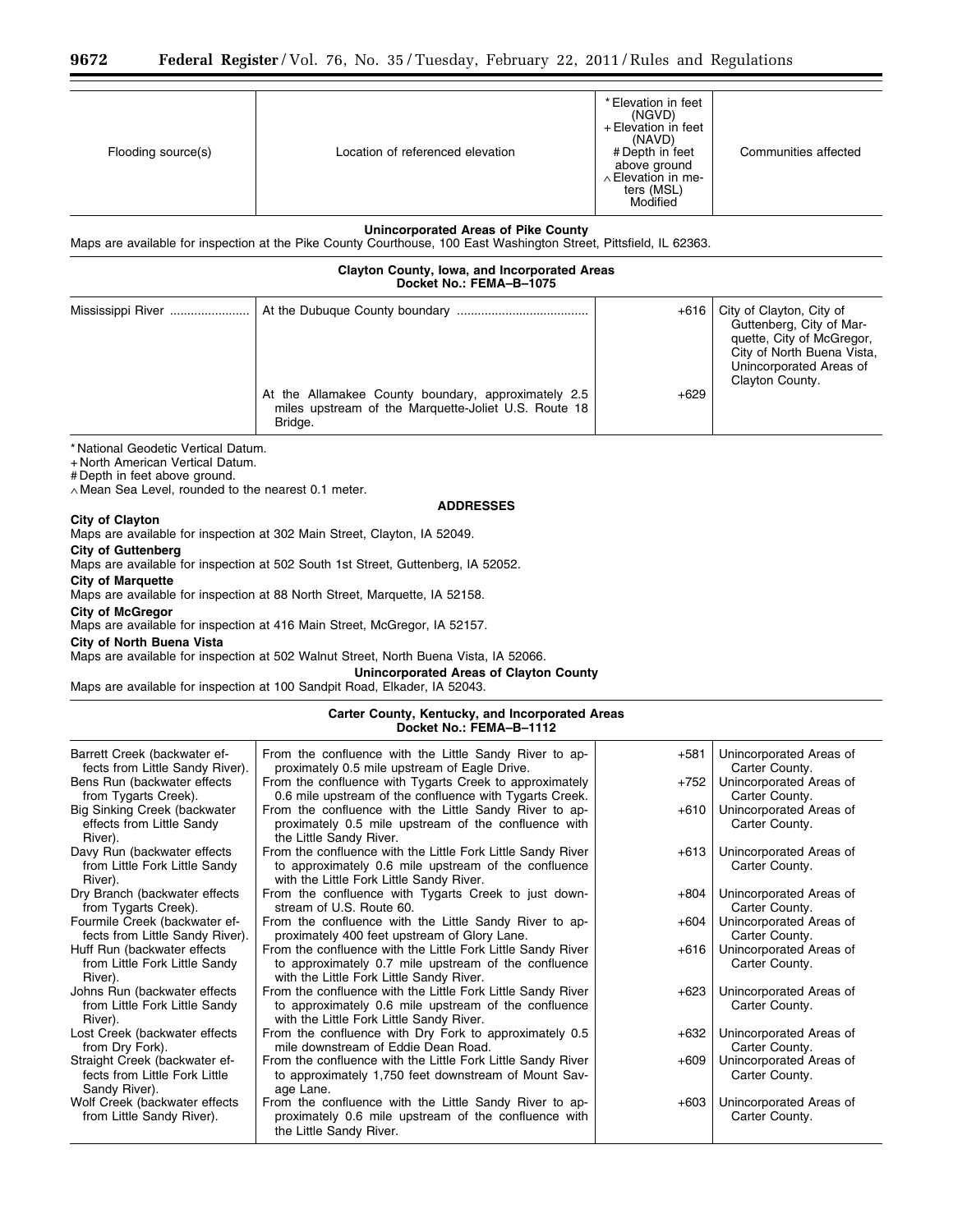| Flooding source(s) | Location of referenced elevation | * Elevation in feet<br>(NGVD)<br>+ Elevation in feet<br>(NAVD)<br># Depth in feet<br>above ground<br>Elevation in me-<br>ters (MSL)<br>Modified | Communities affected |
|--------------------|----------------------------------|-------------------------------------------------------------------------------------------------------------------------------------------------|----------------------|

\* National Geodetic Vertical Datum.

+ North American Vertical Datum.

# Depth in feet above ground.

∧ Mean Sea Level, rounded to the nearest 0.1 meter.

**ADDRESSES Unincorporated Areas of Carter County** 

Maps are available for inspection at 300 West Main Street, Grayson, KY 41143.

| Jessamine County, Kentucky, and Incorporated Areas<br>Docket No.: FEMA-B-1122     |                                                                                                                                              |        |                                                                            |
|-----------------------------------------------------------------------------------|----------------------------------------------------------------------------------------------------------------------------------------------|--------|----------------------------------------------------------------------------|
| East Hickman Creek Tributary 1<br>(backwater effects from East<br>Hickman Creek). | From the confluence with East Hickman Creek to approxi-<br>mately 580 feet upstream of the confluence with East<br>Hickman Creek.            | $+872$ | Unincorporated Areas of<br>Jessamine County.                               |
| Hickman Creek (backwater ef-<br>fects from Kentucky River).                       | From the confluence with the Kentucky River to approxi-<br>mately 1.9 miles upstream of the confluence with the<br>Kentucky River.           | $+566$ | Unincorporated Areas of<br>Jessamine County.                               |
| Jessamine Creek (backwater<br>effects from Kentucky River).                       | From the confluence with the Kentucky River to approxi-<br>mately 0.9 mile upstream of the confluence with Jessa-<br>mine Creek Tributary 9. | $+559$ | Unincorporated Areas of<br>Jessamine County.                               |
| Jessamine Creek Tributary 9<br>(backwater effects from Ken-<br>tucky River).      | From the confluence with Jessamine Creek to approxi-<br>mately 785 feet upstream of the confluence with Jessa-<br>mine Creek.                | $+559$ | Unincorporated Areas of<br>Jessamine County.                               |
| Kentucky River                                                                    | Approximately 1,770 feet downstream of the confluence<br>with Kentucky River Tributary 4.                                                    | $+548$ | Unincorporated Areas of<br>Jessamine County.                               |
|                                                                                   | Approximately 2 miles upstream of the confluence with<br>Marble Creek.                                                                       | $+582$ |                                                                            |
| Kentucky River Tributary 2<br>(backwater effects from Ken-<br>tucky River).       | From the confluence with the Kentucky River to approxi-<br>mately 1,445 feet upstream of River Road (KY-1541).                               | $+573$ | Unincorporated Areas of<br>Jessamine County.                               |
| Kentucky River Tributary 4<br>(backwater effects from Ken-<br>tucky River).       | From the confluence with the Kentucky River to approxi-<br>mately 0.4 mile upstream of the confluence with the<br>Kentucky River.            | $+548$ | Unincorporated Areas of<br>Jessamine County.                               |
| Kentucky River Tributary 33<br>(backwater effects from Ken-<br>tucky River).      | From the confluence with the Kentucky River to approxi-<br>mately 1,900 feet upstream of the confluence with the<br>Kentucky River.          | $+569$ | Unincorporated Areas of<br>Jessamine County.                               |
| Kentucky River Tributary 83<br>(backwater effects from Ken-<br>tucky River).      | From the confluence with the Kentucky River to approxi-<br>mately 1,320 feet upstream of the confluence with the<br>Kentucky River.          | +576   | Unincorporated Areas of<br>Jessamine County.                               |
| Left Branch Tributary to Town<br>Fork.                                            | At the confluence with Tributary to Town Fork                                                                                                | $+922$ | City of Nicholasville, Unin-<br>corporated Areas of Jes-<br>samine County. |
|                                                                                   | Approximately 385 feet upstream of the confluence with<br>Tributary to Town Fork.                                                            | $+923$ |                                                                            |
| Little Hickman Creek (back-<br>water effects from Kentucky<br>River).             | From the confluence with the Kentucky River to approxi-<br>mately 0.7 mile upstream of the confluence with the<br>Kentucky River.            | +566   | Unincorporated Areas of<br>Jessamine County.                               |
| Marble Creek (backwater ef-<br>fects from Kentucky River).                        | From the confluence with the Kentucky River to approxi-<br>mately 0.5 mile upstream of the confluence with the<br>Kentucky River.            | $+580$ | Unincorporated Areas of<br>Jessamine County.                               |
| Tributary to Town Fork                                                            |                                                                                                                                              | $+914$ | City of Nicholasville, Unin-<br>corporated Areas of Jes-<br>samine County. |
|                                                                                   | Approximately 1,080 feet upstream of Miles Road                                                                                              | $+927$ |                                                                            |
| West Hickman Creek Tributary<br>1 (backwater effects from<br>West Hickman Creek). | From the confluence with West Hickman Creek to ap-<br>proximately 90 feet upstream of West Hickman Plant<br>Road.                            | +884   | Unincorporated Areas of<br>Jessamine County.                               |
| * Nietingel Onedetic Ventical Detroit                                             |                                                                                                                                              |        |                                                                            |

\* National Geodetic Vertical Datum.

+ North American Vertical Datum.

# Depth in feet above ground.

∧ Mean Sea Level, rounded to the nearest 0.1 meter.

#### **ADDRESSES City of Nicholasville**

Maps are available for inspection at City Hall, 517 North Main Street, Nicholasville, KY 40356.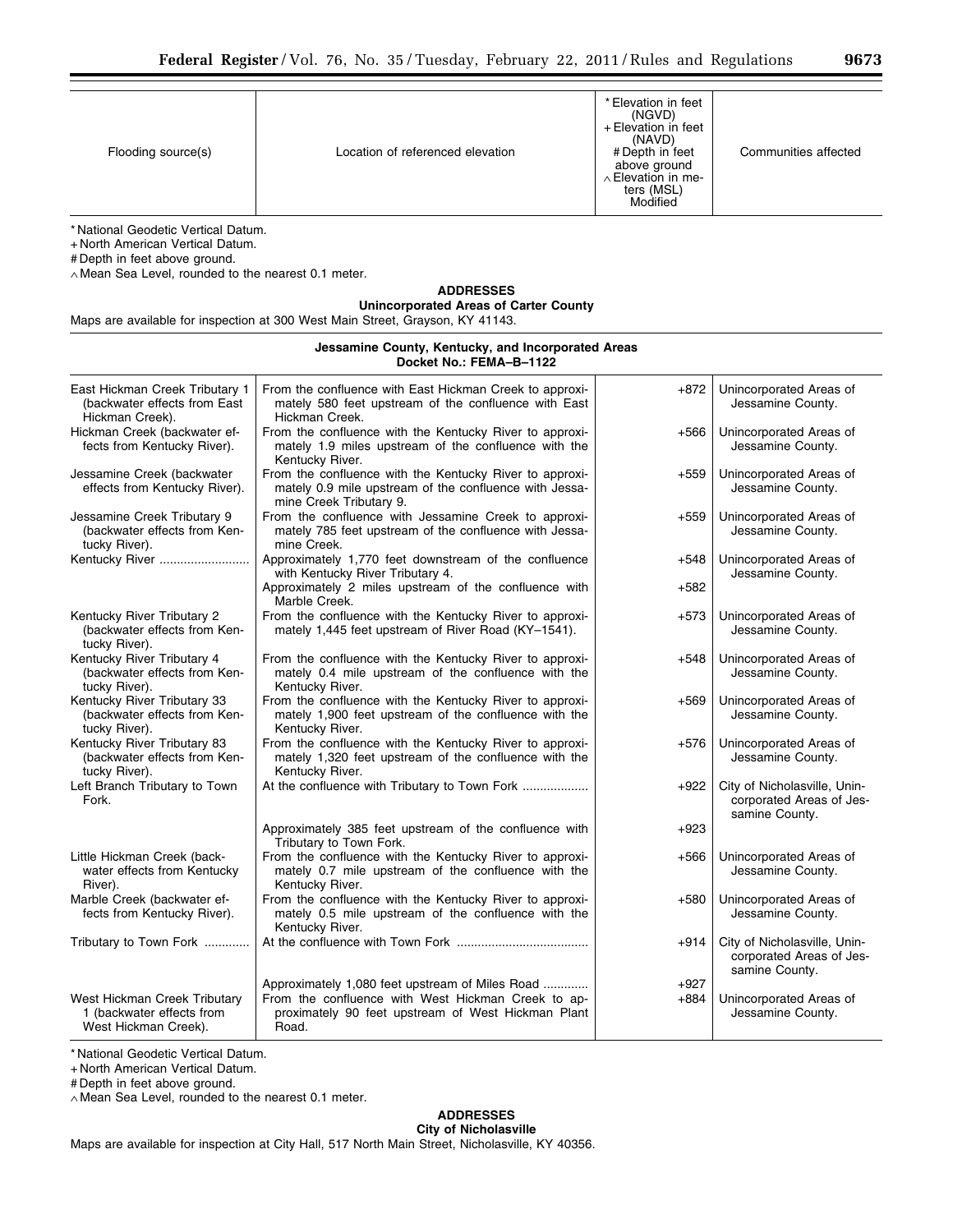| Flooding source(s)                                                       | Location of referenced elevation                                                                                                                                                                               | * Elevation in feet<br>(NGVD)<br>+ Elevation in feet<br>(NAVD)<br>#Depth in feet<br>above ground<br>∧ Elevation in me-<br>ters (MSL)<br>Modified | Communities affected                                                   |
|--------------------------------------------------------------------------|----------------------------------------------------------------------------------------------------------------------------------------------------------------------------------------------------------------|--------------------------------------------------------------------------------------------------------------------------------------------------|------------------------------------------------------------------------|
|                                                                          | Unincorporated Areas of Jessamine County<br>Maps are available for inspection at the Nicholasville City Hall, 517 North Main Street, Nicholasville, KY 40356                                                   |                                                                                                                                                  |                                                                        |
|                                                                          | Marshall County, Kentucky, and Incorporated Areas<br>Docket No.: FEMA-B-1125                                                                                                                                   |                                                                                                                                                  |                                                                        |
| Barrett Branch (backwater ef-<br>fects from Tennessee River).            |                                                                                                                                                                                                                | $+341$                                                                                                                                           | Unincorporated Areas of<br>Marshall County.                            |
|                                                                          | Approximately 1,600 feet upstream of the confluence with<br>Howard Branch.                                                                                                                                     | +341                                                                                                                                             |                                                                        |
|                                                                          | Approximately 1,250 feet downstream of KY-408                                                                                                                                                                  | +390                                                                                                                                             | City of Benton, Unincor-<br>porated Areas of Marshall<br>County.       |
| Clear Creek (backwater effects<br>from Kentucky Lake).<br>Cypress Creek  | Approximately 1,250 feet upstream of KY-408<br>From the confluence with Kentucky Lake to approximately<br>0.8 mile upstream of the confluence with Kentucky Lake.<br>Approximately 600 feet downstream of I-24 | $+405$<br>+375<br>+347                                                                                                                           | Unincorporated Areas of<br>Marshall County.<br>City of Calvert City.   |
|                                                                          | Approximately 900 feet downstream of the confluence<br>with Little John Creek.                                                                                                                                 | $+348$                                                                                                                                           |                                                                        |
| Cypress Creek (backwater ef-<br>fects from Tennessee River).             |                                                                                                                                                                                                                | +341                                                                                                                                             | Unincorporated Areas of<br>Marshall County.                            |
|                                                                          | Approximately 0.7 mile downstream of Industrial Parkway<br>(KY-1523).                                                                                                                                          | +341                                                                                                                                             |                                                                        |
| East Fork Clarks River                                                   | Approximately 0.5 mile upstream of U.S. Route 641 (Main                                                                                                                                                        | +361<br>$+365$                                                                                                                                   | City of Benton.                                                        |
| Howard Branch (backwater ef-<br>fects from Tennessee River).             | Street).<br>From the confluence with Barrett Branch to approximately<br>0.6 mile upstream of the confluence with Barrett Branch.                                                                               | +341                                                                                                                                             | Unincorporated Areas of<br>Marshall County.                            |
| Jonathan Creek (backwater ef-<br>fects from Kentucky Lake).              | From the confluence with Kentucky Lake to approximately<br>1.6 miles upstream of the confluence with Kentucky<br>Lake.                                                                                         | $+375$                                                                                                                                           | Unincorporated Areas of<br>Marshall County.                            |
| Little Cypress Creek (backwater<br>effects from Tennessee<br>River).     |                                                                                                                                                                                                                | +341                                                                                                                                             | Unincorporated Areas of<br>Marshall County.                            |
| Little White Oak Creek (back-<br>water effects from Tennessee<br>River). | Approximately 0.4 mile upstream of U.S. Route 62<br>From the confluence with White Oak Creek to approxi-<br>mately 1 mile upstream of the confluence with White<br>Oak Creek.                                  | $+341$<br>+341                                                                                                                                   | Unincorporated Areas of<br>Marshall County.                            |
| Olive Branch (backwater effects<br>from Kentucky Lake).                  | From the confluence with Kentucky Lake to approximately<br>0.7 mile upstream of the confluence with Kentucky Lake.                                                                                             | +375                                                                                                                                             | Unincorporated Areas of<br>Marshall County.                            |
| Olive Branch Tributary 6 (back-<br>water effects from Kentucky<br>Lake). | From the confluence with Olive Branch to approximately<br>0.6 mile upstream of the confluence with Olive Branch.                                                                                               | $+375$                                                                                                                                           | Unincorporated Areas of<br>Marshall County.                            |
| Ruff Creek (backwater effects<br>from Kentucky Lake).                    | From the confluence with Kentucky Lake to approximately<br>0.6 mile upstream of the confluence with Kentucky Lake.                                                                                             | $+375$                                                                                                                                           | Unincorporated Areas of<br>Marshall County.                            |
| Strow Branch                                                             | Approximately 500 feet downstream of West 1st Street                                                                                                                                                           | +362                                                                                                                                             | City of Benton, Unincor-<br>porated Areas of Marshall<br>County.       |
| Strow Branch                                                             | Approximately 300 feet downstream of KY-348<br>Approximately 1,400 feet downstream of Allen Heights<br>Drive.                                                                                                  | +372<br>+407                                                                                                                                     | Unincorporated Areas of<br>Marshall County.                            |
| Strow Branch Tributary H                                                 | Approximately 500 feet upstream of Allen Heights Drive<br>Approximately 1,000 feet downstream of Colonial Drive                                                                                                | $+433$<br>+424                                                                                                                                   | Unincorporated Areas of<br>Marshall County.                            |
| Tennessee River                                                          | Approximately 100 feet upstream of Colonial Drive<br>Approximately 0.7 mile downstream of the confluence with<br>White Oak Creek.                                                                              | $+447$<br>+340                                                                                                                                   | City of Calvert City, Unincor-<br>porated Areas of Marshall<br>County. |
| Town Creek                                                               | Approximately 150 feet downstream of the railroad                                                                                                                                                              | $+343$<br>$+370$                                                                                                                                 | City of Benton.                                                        |
| Town Creek                                                               | Approximately 950 feet upstream of the railroad<br>Approximately 1,300 feet upstream of Main Street                                                                                                            | $+373$<br>$+398$                                                                                                                                 | City of Benton.                                                        |
| Town Creek Tributary C                                                   | At the confluence with Town Creek Tributary E                                                                                                                                                                  | +410<br>+370                                                                                                                                     | City of Benton, Unincor-<br>porated Areas of Marshall<br>County.       |
|                                                                          |                                                                                                                                                                                                                | +378                                                                                                                                             |                                                                        |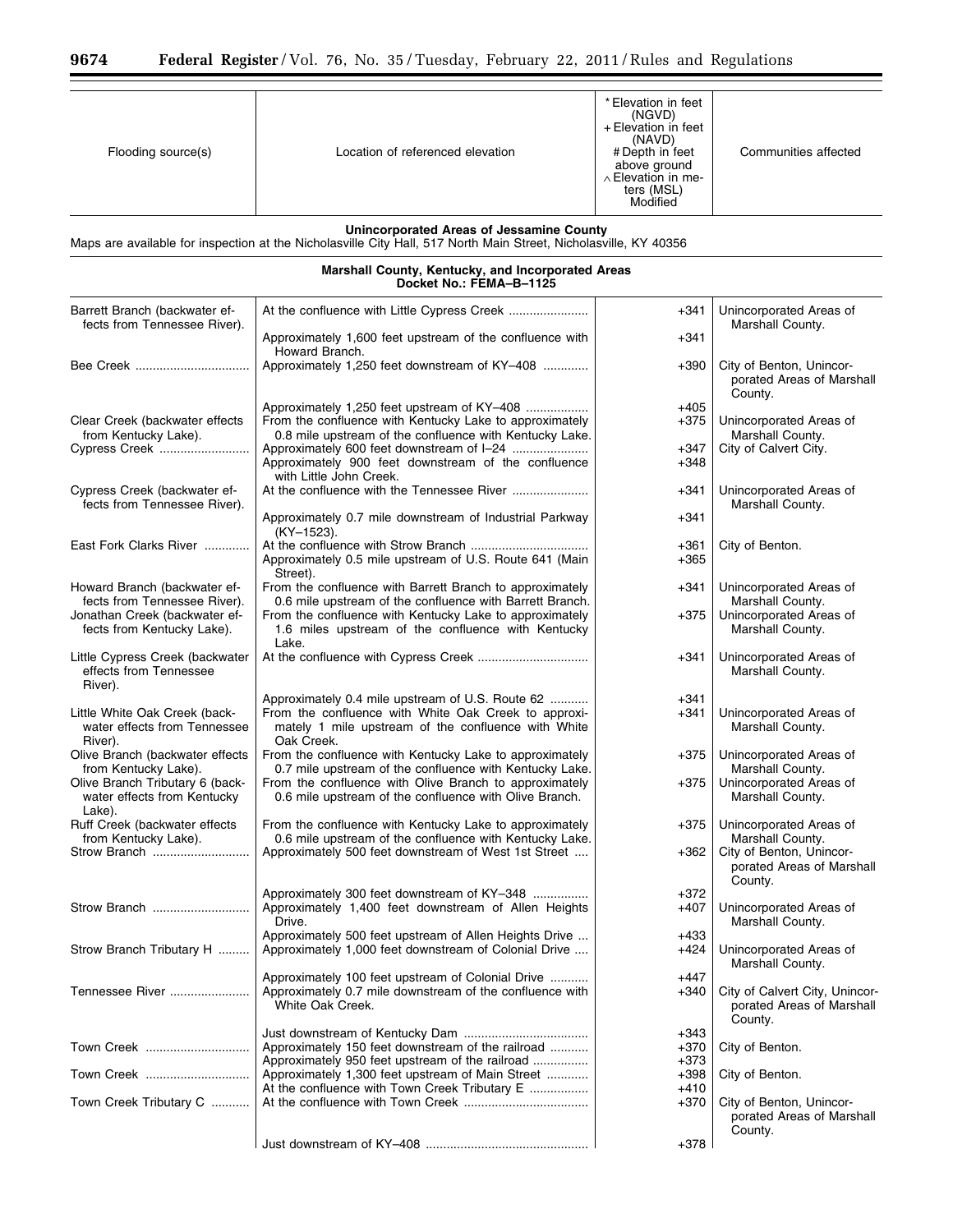| Flooding source(s)                                                            | Location of referenced elevation                                                                                                     | * Elevation in feet<br>(NGVD)<br>+ Elevation in feet<br>(NAVD)<br># Depth in feet<br>above ground<br>$\wedge$ Elevation in me-<br>ters (MSL)<br>Modified | Communities affected                                             |
|-------------------------------------------------------------------------------|--------------------------------------------------------------------------------------------------------------------------------------|----------------------------------------------------------------------------------------------------------------------------------------------------------|------------------------------------------------------------------|
| Town Creek Tributary C                                                        |                                                                                                                                      | $+389$                                                                                                                                                   | City of Benton, Unincor-<br>porated Areas of Marshall<br>County. |
| Town Creek Tributary D                                                        | Approximately 200 feet downstream of Haltom Road<br>Approximately 800 feet upstream of Country Club Lane                             | $+436$<br>$+398$<br>$+423$                                                                                                                               | City of Benton.                                                  |
| Town Creek Tributary E                                                        |                                                                                                                                      | $+416$                                                                                                                                                   | Unincorporated Areas of<br>Marshall County.                      |
|                                                                               | Approximately 950 feet downstream of the confluence<br>with Town Creek Tributary F.                                                  | $+436$                                                                                                                                                   |                                                                  |
| Town Creek Tributary F                                                        | Approximately 450 feet upstream of the confluence with<br>Town Creek Tributary E.                                                    | $+449$                                                                                                                                                   | Unincorporated Areas of<br>Marshall County.                      |
|                                                                               | Approximately 1,100 feet upstream of the confluence with<br>Town Creek Tributary E.                                                  | $+462$                                                                                                                                                   |                                                                  |
| Tributary A East of Jackson<br>Purchase Parkway.                              | Approximately 300 feet downstream of the railroad                                                                                    | $+371$                                                                                                                                                   | City of Benton, Unincor-<br>porated Areas of Marshall<br>County. |
|                                                                               | Approximately 450 feet downstream of Old Symsonia<br>Road.                                                                           | $+397$                                                                                                                                                   |                                                                  |
| Tributary B East of Jackson<br>Purchase Parkway.                              | At the confluence with Tributary A East of Jackson Pur-<br>chase Parkway.                                                            | $+389$                                                                                                                                                   | Unincorporated Areas of<br>Marshall County.                      |
|                                                                               | Approximately 350 feet downstream of Old Symsonia<br>Road.                                                                           | $+399$                                                                                                                                                   |                                                                  |
| Tributary B West of Jackson<br>Purchase Parkway.                              | Approximately 350 feet downstream of the railroad                                                                                    | $+364$                                                                                                                                                   | Unincorporated Areas of<br>Marshall County.                      |
|                                                                               | Just downstream of Symsonia Highway (KY-348)                                                                                         | $+377$                                                                                                                                                   |                                                                  |
| West Fork Ruff Creek (back-<br>water effects from Kentucky<br>Lake).          | From the confluence with Kentucky Lake to approximately<br>0.6 mile upstream of the confluence with Kentucky Lake.                   | $+375$                                                                                                                                                   | Unincorporated Areas of<br>Marshall County.                      |
| White Oak Creek (backwater<br>effects from Tennessee<br>River).               | From the confluence with the Tennessee River to approxi-<br>mately 1.5 miles upstream of the confluence with the<br>Tennessee River. | $+340$                                                                                                                                                   | Unincorporated Areas of<br>Marshall County.                      |
| White Oak Creek Tributary 1<br>(backwater effects from Ten-<br>nessee River). | From the confluence with White Oak Creek to approxi-<br>mately 1,500 feet upstream of the confluence with<br>White Oak Creek.        | $+340$                                                                                                                                                   | Unincorporated Areas of<br>Marshall County.                      |

\* National Geodetic Vertical Datum.

+ North American Vertical Datum.

# Depth in feet above ground.

∧ Mean Sea Level, rounded to the nearest 0.1 meter.

# **ADDRESSES**

# **City of Benton**

Maps are available for inspection at 1009 Main Street, Benton, KY 42025.

# **City of Calvert City**

Maps are available for inspection at 861 East 5th Avenue, Calvert City, KY 42029.

**Unincorporated Areas of Marshall County** 

Maps are available for inspection at 1101 Main Street, Benton, KY 42025.

| <b>Ohio County, Kentucky, and Incorporated Areas</b><br>Docket No.: FEMA-B-1095 |                                                                                                                                       |        |                                         |
|---------------------------------------------------------------------------------|---------------------------------------------------------------------------------------------------------------------------------------|--------|-----------------------------------------|
| Adams Fork Tributary 22 (back-<br>water effects from Rough<br>River).           | From the confluence with Adams Fork to approximately<br>785 feet upstream of Cross Hill Road.                                         | $+417$ | Unincorporated Areas of<br>Ohio County. |
| Bartnett Creek (backwater ef-<br>fects from Green River).                       | From the confluence with the Rough River to approxi-<br>mately 0.7 mile upstream of the confluence with North<br>Fork Bartnett Creek. | +392   | Unincorporated Areas of<br>Ohio County. |
| Bull Run (backwater effects<br>from Green River).                               | From the confluence with Thoroughfare Stream to ap-<br>proximately 0.61 mile downstream of Cool Springs<br>Road.                      | $+405$ | Unincorporated Areas of<br>Ohio County. |
| Caney Creek (backwater ef-<br>fects from Rough River).                          | From the confluence with the Rough River to approxi-<br>mately 1,700 feet downstream of KY-878.                                       | $+425$ | Unincorporated Areas of<br>Ohio County. |
| <b>East Fork Williams Creek</b><br>(backwater effects from<br>Green River).     | From the confluence with Williams Creek to approximately<br>0.94 mile upstream of the confluence with Williams<br>Creek.              | $+399$ | Unincorporated Areas of<br>Ohio County. |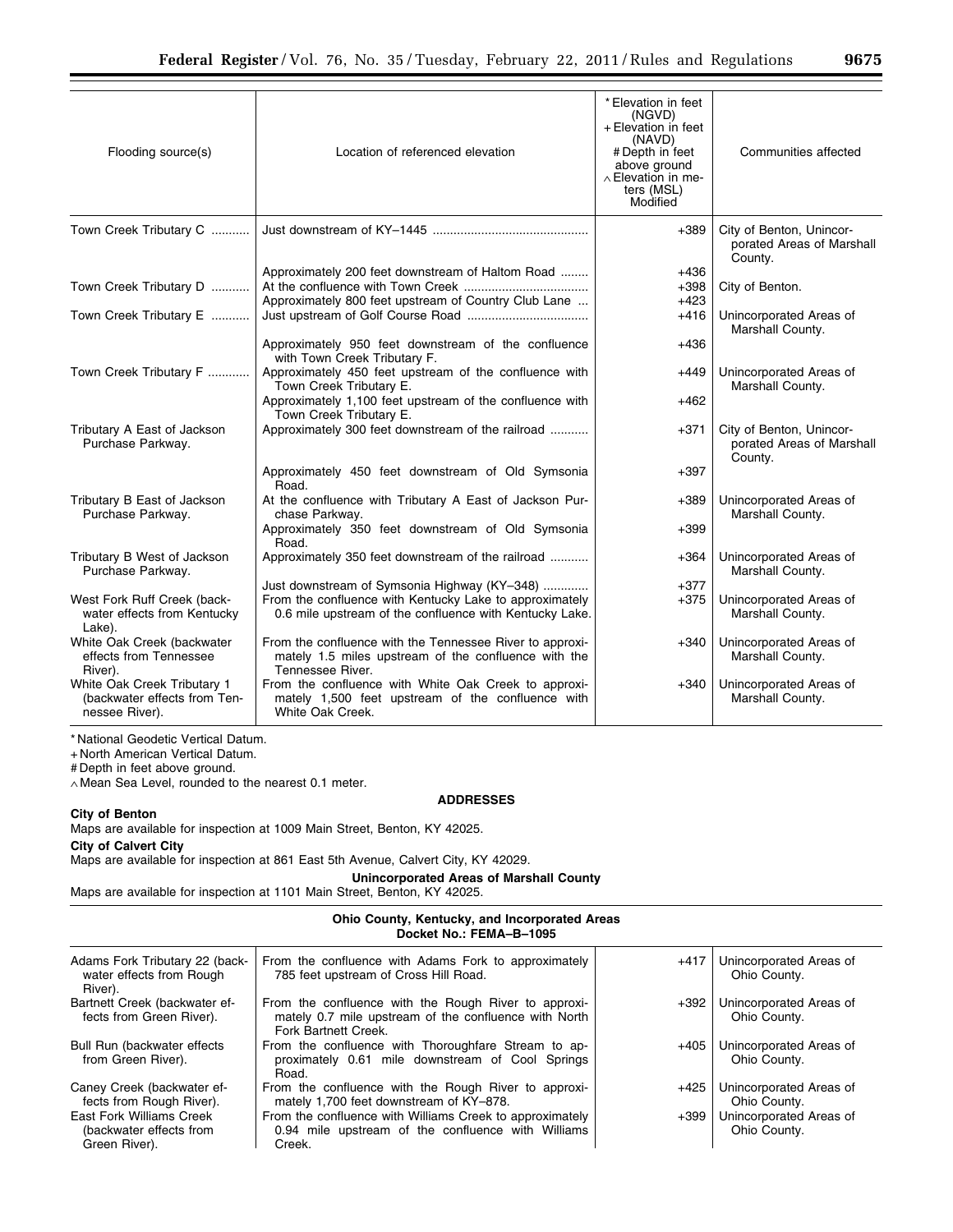$\equiv$ 

Ξ

| Flooding source(s)                                                          | Location of referenced elevation                                                                                             | * Elevation in feet<br>(NGVD)<br>+ Elevation in feet<br>(NAVD)<br># Depth in feet<br>above ground<br>$\wedge$ Elevation in me-<br>ters (MSL)<br>Modified | Communities affected                                           |
|-----------------------------------------------------------------------------|------------------------------------------------------------------------------------------------------------------------------|----------------------------------------------------------------------------------------------------------------------------------------------------------|----------------------------------------------------------------|
| Green River                                                                 |                                                                                                                              | +401                                                                                                                                                     | Town of Rockport, Unincor-<br>porated Areas of Ohio            |
|                                                                             | Approximately 3.2 miles upstream of the confluence with<br>Green River Tributary 5.                                          | $+412$                                                                                                                                                   | County.                                                        |
| Huff Creek (backwater effects<br>from Rough River).                         | From the confluence with the Rough River to approxi-<br>mately 0.9 mile upstream of abandoned Illinois Central<br>Railroad.  | +425                                                                                                                                                     | Unincorporated Areas of<br>Ohio County.                        |
| Huff Creek Tributary 5 (back-<br>water effects from Rough<br>River).        | From the confluence with Huff Creek to approximately<br>1,380 feet upstream of the confluence with Huff Creek.               | +425                                                                                                                                                     | Unincorporated Areas of<br>Ohio County.                        |
| Lewis Creek (backwater effects<br>from Green River).                        | From the confluence with the Green River to approxi-<br>mately 1,015 feet downstream of KY-1245.                             | $+400$                                                                                                                                                   | Unincorporated Areas of<br>Ohio County.                        |
| Mill Creek 1 (backwater effects<br>from Rough River).                       | From the confluence with the Rough River to approxi-<br>mately 700 feet upstream of KY-69.                                   | $+399$                                                                                                                                                   | Unincorporated Areas of<br>Ohio County.                        |
| Morrison Run (backwater ef-<br>fects from Rough River).                     | From the confluence with the Rough River to approxi-<br>mately 140 feet upstream of Utley Drive.                             | $+399$                                                                                                                                                   | Unincorporated Areas of<br>Ohio County.                        |
| Muddy Creek (backwater ef-<br>fects from Green River).                      | From the confluence with the Rough River to approxi-<br>mately 460 feet upstream of North Main Street.                       | $+394$                                                                                                                                                   | Unincorporated Areas of<br>Ohio County.                        |
| No Creek (backwater effects<br>from Green River).                           | From the confluence with the Rough River to approxi-<br>mately 1,815 feet upstream of KY-136.                                | $+392$                                                                                                                                                   | Unincorporated Areas of<br>Ohio County.                        |
| North Fork Bartnett Creek<br>(backwater effects from<br>Green River).       | From the confluence with Bartnett Creek to approximately<br>0.65 foot upstream of the confluence with Bartnett<br>Creek.     | $+392$                                                                                                                                                   | City of Hartford, Unincor-<br>porated Areas of Ohio<br>County. |
| North Fork Muddy Creek (back-<br>water effects from Green<br>River).        | From the confluence with Muddy Creek to approximately<br>1.7 miles upstream of the confluence with Muddy Creek.              | +394                                                                                                                                                     | City of Hartford, Unincor-<br>porated Areas of Ohio<br>County. |
| Pond Run 1 (backwater effects<br>from Green River).                         | From the confluence with the Green River to just up-<br>stream of Ken Mine Road.                                             | $+402$                                                                                                                                                   | Unincorporated Areas of<br>Ohio County.                        |
| Pond Run (backwater effects<br>from Rough River).                           | From the confluence with the Rough River to approxi-<br>mately 1.4 miles upstream of the confluence with the<br>Rough River. | +440                                                                                                                                                     | Unincorporated Areas of<br>Ohio County.                        |
| Render Creek (backwater ef-<br>fects from Green River).                     | From the confluence with Lewis Creek to approximately<br>0.8 mile upstream of the confluence with Lewis Creek.               | +400                                                                                                                                                     | Unincorporated Areas of<br>Ohio County.                        |
| Slaty Creek (backwater effects<br>from Green River).                        | From the confluence with Thoroughfare Stream to ap-<br>proximately 2,520 feet downstream of Barnes Road.                     | $+411$                                                                                                                                                   | Unincorporated Areas of<br>Ohio County.                        |
| Slovers Creek (backwater ef-<br>fects from Rough River).                    | From the confluence with the Rough River to approxi-<br>mately 666 feet downstream of KY-1414.                               | $+408$                                                                                                                                                   | Unincorporated Areas of<br>Ohio County.                        |
| Slovers Creek Tributary 4<br>(backwater effects from<br>Rough River).       | From the confluence with Slovers Creek to approximately<br>0.7 mile upstream of the confluence with Slovers Creek.           | $+409$                                                                                                                                                   | Unincorporated Areas of<br>Ohio County.                        |
| Southards Creek (backwater ef-<br>fects from Green River).                  | From the confluence with Lewis Creek to approximately<br>2,150 feet upstream of U.S. Route 62.                               | $+400$                                                                                                                                                   | Unincorporated Areas of<br>Ohio County.                        |
| Spur Creek (backwater effects<br>from Green River).                         | From the confluence with the Green River to approxi-<br>mately 3.5 miles upstream of the confluence with the<br>Green River. | $+403$                                                                                                                                                   | Unincorporated Areas of<br>Ohio County.                        |
| Thoroughfare Stream Tributary<br>2 (backwater effects from<br>Green River). | From the confluence with Thoroughfare Stream to ap-<br>proximately 402 feet downstream of Schultztown Road.                  | $+405$                                                                                                                                                   | Unincorporated Areas of<br>Ohio County.                        |
| Walton Creek (backwater ef-<br>fects from Green River).                     | From the confluence with the Rough River to approxi-<br>mately 1.7 miles upstream of the confluence with the<br>Rough River. | $+392$                                                                                                                                                   | Unincorporated Areas of<br>Ohio County.                        |
| West Fork Lewis Creek (back-<br>water effects from Green                    | From the confluence with Lewis Creek to approximately<br>900 feet downstream of Rockport Ceralvo Road.                       | $+400$                                                                                                                                                   | Unincorporated Areas of<br>Ohio County.                        |
| River).<br>West Fork Lewis Creek Tribu-<br>tary 5 (backwater effects from   | From the confluence with West Fork Lewis Creek to ap-<br>proximately 1,660 feet upstream of KY-85.                           | +3400                                                                                                                                                    | Unincorporated Areas of<br>Ohio County.                        |
| Green River).<br>Williams Creek (backwater ef-<br>fects from Green River).  | From the confluence with the Green River to approxi-<br>mately 1,170 feet upstream of KY-69.                                 | +399                                                                                                                                                     | Unincorporated Areas of<br>Ohio County.                        |
| Wolfpen Run (backwater effects<br>from Rough River).                        | From the confluence with the Rough River to approxi-<br>mately 1.3 miles upstream of the confluence with the<br>Rough River. | +413                                                                                                                                                     | Unincorporated Areas of<br>Ohio County.                        |

\* National Geodetic Vertical Datum.

+ North American Vertical Datum.

# Depth in feet above ground.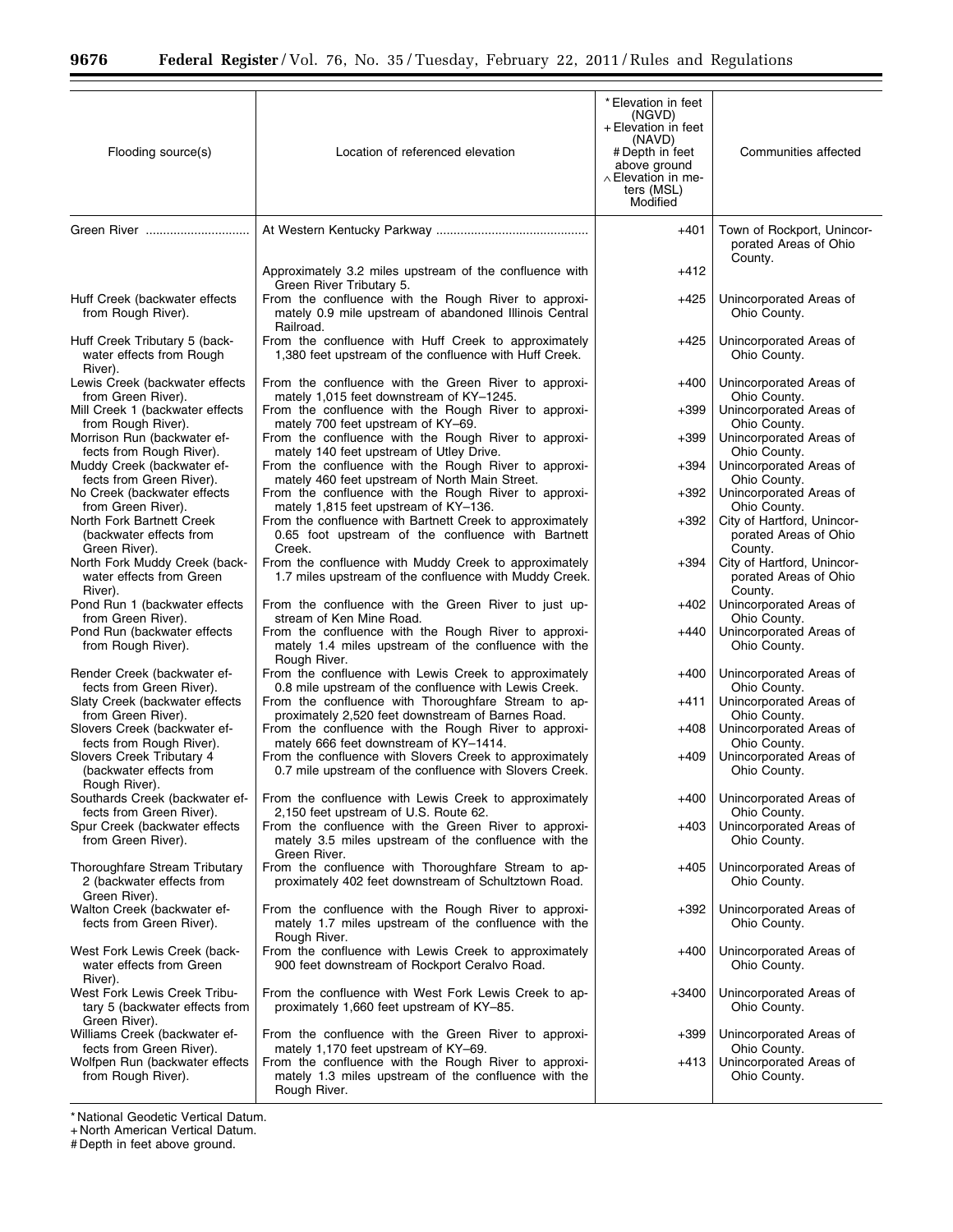| Flooding source(s) | Location of referenced elevation | * Elevation in feet<br>(NGVD)<br>+ Elevation in feet<br>(NAVD)<br># Depth in feet<br>above ground<br>$\land$ Elevation in me-<br>ters (MSL)<br>Modified | Communities affected |
|--------------------|----------------------------------|---------------------------------------------------------------------------------------------------------------------------------------------------------|----------------------|

∧ Mean Sea Level, rounded to the nearest 0.1 meter.

**ADDRESSES** 

#### **City of Hartford**

Maps are available for inspection at City Hall, 116 East Washington Street, Hartford, KY 42347.

**Town of Rockport** 

# Maps are available for inspection at the Town Hall, 9133 West U.S. Route 62, Rockport, KY 42369. **Unincorporated Areas of Ohio County**

Maps are available for inspection at the Ohio County Courthouse, 301 South Main Street, Hartford, KY 42347.

## **Owen County, Kentucky, and Incorporated Areas Docket No.: FEMA–B–1115**

| Balls Branch (backwater effects<br>from Kentucky River).                     | From the confluence with the Kentucky River to approxi-<br>mately 0.4 mile upstream of Point of Rock Road.                                 | +495   | Unincorporated Areas of<br>Owen County.                                       |
|------------------------------------------------------------------------------|--------------------------------------------------------------------------------------------------------------------------------------------|--------|-------------------------------------------------------------------------------|
| Big Twin Creek (backwater ef-<br>fects from Kentucky River).                 | From the confluence with the Kentucky River to approxi-<br>mately 2.3 miles upstream of KY-355.                                            | $+478$ | Unincorporated Areas of<br>Owen County.                                       |
| Cedar Creek (backwater effects<br>from Kentucky River).                      | From the confluence with the Kentucky River to approxi-<br>mately 1,230 feet upstream of U.S. Route 127.                                   | $+493$ | City of Monterey, Unincor-<br>porated Areas of Owen<br>County.                |
| Clay Lick Creek (backwater ef-<br>fects from Kentucky River).                | From the confluence with the Kentucky River to approxi-<br>mately 780 feet upstream of the confluence with Clay<br>Lick Creek Tributary 3. | +485   | City of Gratz, Unincorporated<br>Areas of Owen County.                        |
| Clay Lick Creek Tributary 3<br>(backwater effects from Ken-<br>tucky River). | From the confluence with Clay Lick Creek to approxi-<br>mately 1,585 feet upstream of the confluence with Clay<br>Lick Creek.              | $+485$ | Unincorporated Areas of<br>Owen County.                                       |
| Eagle Creek (backwater effects<br>from Kentucky River).                      | From the confluence with the Kentucky River to approxi-<br>mately 1.2 miles upstream of KY-227.                                            | +473   | Unincorporated Areas of<br>Owen County.                                       |
| Kentucky River                                                               |                                                                                                                                            | $+473$ | City of Gratz, City of Mon-<br>terey, Unincorporated<br>Areas of Owen County. |
|                                                                              | Approximately 3.3 miles upstream of the confluence with<br>Balls Branch.                                                                   | $+497$ |                                                                               |
| Little Twin Creek (backwater ef-<br>fects from Kentucky River).              | From the confluence with the Kentucky River to approxi-<br>mately 485 feet upstream of KY-325.                                             | +478   | Unincorporated Areas of<br>Owen County.                                       |
| Lowderbach Branch (backwater<br>effects from Kentucky River).                | From the confluence with the Kentucky River to approxi-<br>mately 0.5 mile upstream of KY-355.                                             | +485   | City of Gratz, Unincorporated<br>Areas of Owen County.                        |
| Mill Creek (backwater effects<br>from Kentucky River).                       | From the confluence with the Kentucky River to approxi-<br>mately 100 feet downstream of KY-355.                                           | $+478$ | Unincorporated Areas of<br>Owen County.                                       |
| Mint Spring Branch (backwater<br>effects from Kentucky River).               | From the confluence with Severn Creek to approximately<br>0.45 mile upstream of the confluence with Severn<br>Creek.                       | +489   | Unincorporated Areas of<br>Owen County.                                       |
| Severn Creek (backwater ef-<br>fects from Kentucky River).                   | From the confluence with the Kentucky River to approxi-<br>mately 1.6 miles upstream of the confluence with Mint<br>Spring Branch.         | +489   | Unincorporated Areas of<br>Owen County.                                       |

\* National Geodetic Vertical Datum.

+ North American Vertical Datum.

# Depth in feet above ground.

∧ Mean Sea Level, rounded to the nearest 0.1 meter.

#### **ADDRESSES**

# **City of Gratz**

Maps are available for inspection at City Hall, 94 Main Street, Gratz, KY 40327. **City of Monterey** 

Maps are available for inspection at City Hall, 610 Monterey Pike, Monterey, KY 40359.

**Unincorporated Areas of Owen County** 

Maps are available for inspection at the Owen County Courthouse, 100 North Thomas Street, Owenton, KY 40359.

| Lawrence County, Mississippi, and Incorporated Areas<br>Docket No.: FEMA-B-1093 |                                                     |        |                                                                        |
|---------------------------------------------------------------------------------|-----------------------------------------------------|--------|------------------------------------------------------------------------|
|                                                                                 | Approximately 0.5 mile downstream of Robinwood Road | $+193$ | Town of Monticello, Unincor-<br>porated Areas of Law-<br>rence County. |
|                                                                                 | Approximately 100 feet downstream of Robinwood Road | $+193$ |                                                                        |

\* National Geodetic Vertical Datum.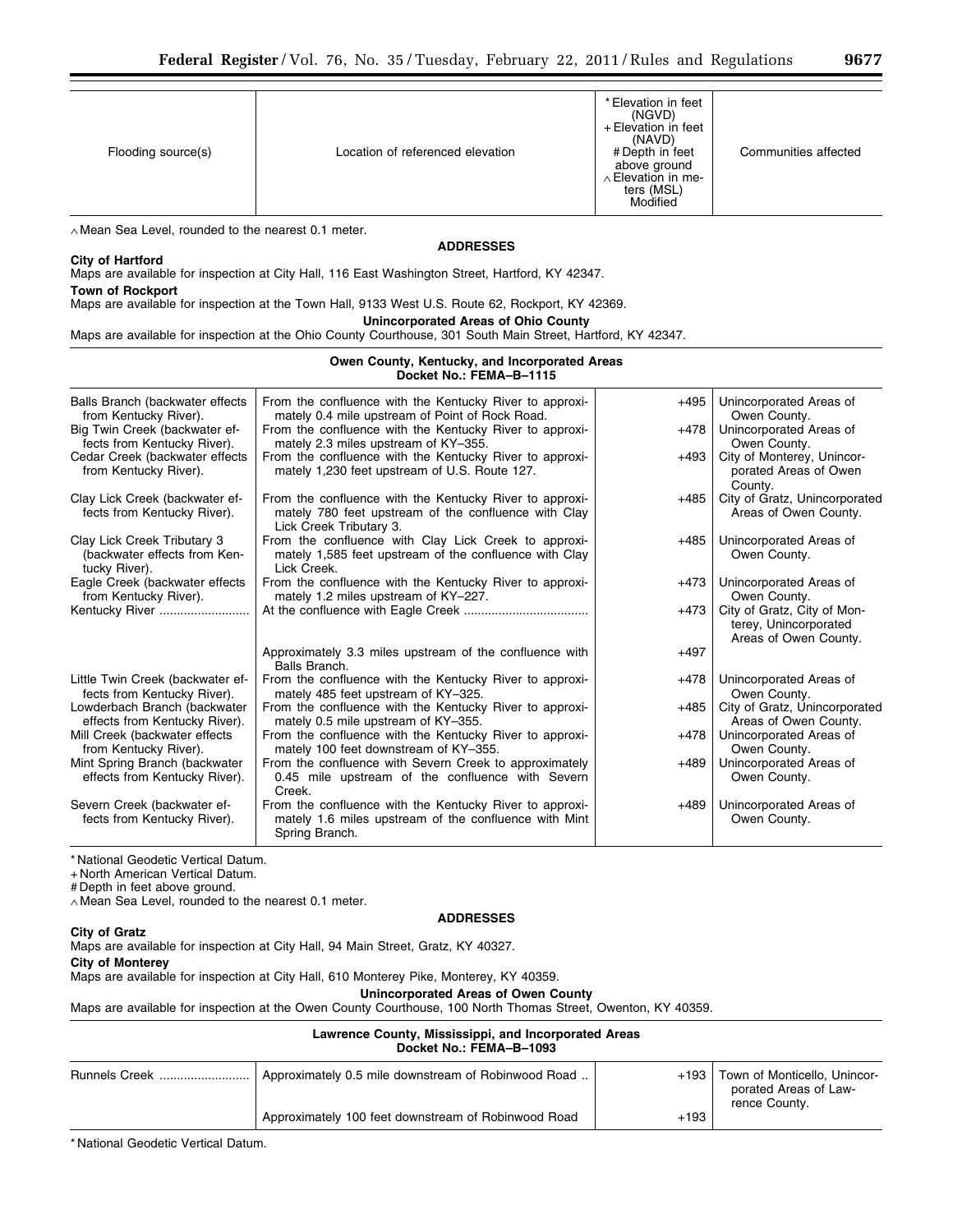| * Elevation in feet<br>(NGVD)<br>+ Elevation in feet<br>(NAVD)<br>Location of referenced elevation<br>Flooding source(s)<br># Depth in feet<br>above ground<br>$\land$ Elevation in me-<br>ters (MSL)<br>Modified | Communities affected |
|-------------------------------------------------------------------------------------------------------------------------------------------------------------------------------------------------------------------|----------------------|

+ North American Vertical Datum.

# Depth in feet above ground.

∧ Mean Sea Level, rounded to the nearest 0.1 meter.

## **ADDRESSES**

## **Town of Monticello**

Maps are available for inspection at 202 Jefferson Street South, Monticello, MS 39654.

**Unincorporated Areas of Lawrence County** 

Maps are available for inspection at 435 Brinson Street, Monticello, MS 39564.

| Noxubee County, Mississippi, and Incorporated Areas |                                                                     |        |                                            |
|-----------------------------------------------------|---------------------------------------------------------------------|--------|--------------------------------------------|
| Docket No.: FEMA-B-1089                             |                                                                     |        |                                            |
|                                                     |                                                                     | $+155$ | Unincorporated Areas of<br>Noxubee County. |
|                                                     | Approximately 3.1 miles upstream of the Lowndes County<br>boundary. | $+156$ |                                            |

\* National Geodetic Vertical Datum.

+ North American Vertical Datum.

# Depth in feet above ground.

∧ Mean Sea Level, rounded to the nearest 0.1 meter.

# **ADDRESSES**

# **Unincorporated Areas of Noxubee County**

Maps are available for inspection at the Noxubee County Courthouse, 505 South Jefferson Street, Macon, MS 39341.

# **Hancock County, Ohio, and Incorporated Areas Docket No.: FEMA–B–1095**

| <b>Blanchard River</b> | Approximately 1,300 feet upstream of County Highway<br>140.  | $+772$ | Unincorporated Areas of<br>Hancock County. |
|------------------------|--------------------------------------------------------------|--------|--------------------------------------------|
|                        | Approximately 2,000 feet downstream of Township Road<br>241. | $+786$ |                                            |
| Eagle Creek.           | Approximately 0.53 mile downstream of Township Road<br>204.  | $+783$ | Unincorporated Areas of<br>Hancock County. |
|                        | Approximately 1,100 feet downstream of Township Road<br>49.  | $+797$ |                                            |
| Lye Creek              | Approximately 0.61 mile downstream of County Highway<br>180. | $+779$ | Unincorporated Areas of<br>Hancock County. |
|                        |                                                              | $+781$ |                                            |

\* National Geodetic Vertical Datum.

+ North American Vertical Datum.

# Depth in feet above ground.

∧ Mean Sea Level, rounded to the nearest 0.1 meter.

# **ADDRESSES**

**Unincorporated Areas of Hancock County** 

Maps are available for inspection at 300 South Main Street, Findlay, OH 45840.

#### **Benton County, Oregon, and Incorporated Areas Docket No.: FEMA–B–1101**

| Willamette River | Approximately 400 feet upstream of Reiling Lane near the                                        |        | +282   City of Monroe. |
|------------------|-------------------------------------------------------------------------------------------------|--------|------------------------|
|                  | Long Tom River.<br>Approximately 0.43 mile upstream of Reiling Lane near<br>the Long Tom River. | $+282$ |                        |

\* National Geodetic Vertical Datum.

+ North American Vertical Datum.

# Depth in feet above ground.

∧ Mean Sea Level, rounded to the nearest 0.1 meter.

**City of Monroe** 

**ADDRESSES** 

Maps are available for inspection at 664 Commercial Street, Monroe, OR 97456.